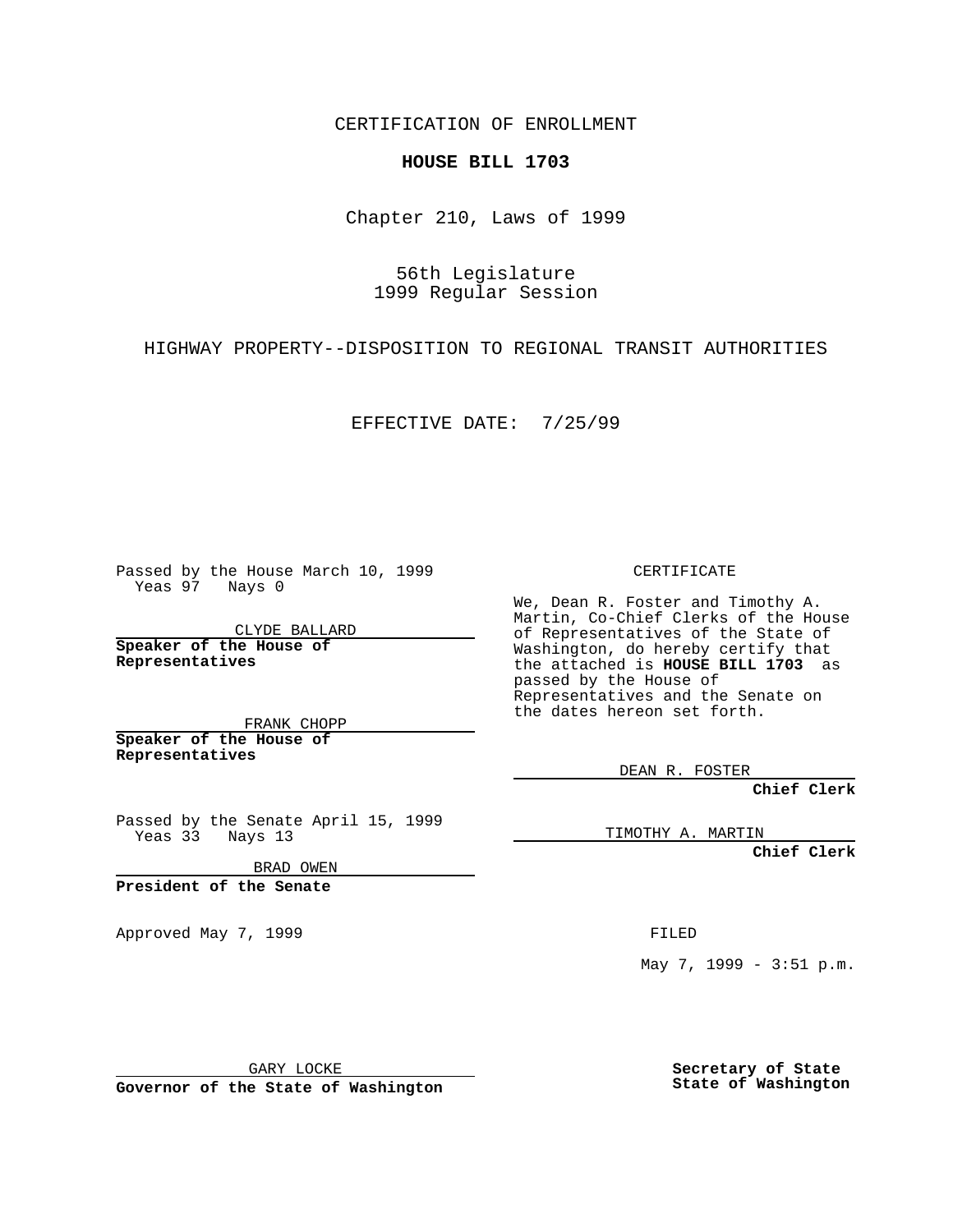## **HOUSE BILL 1703** \_\_\_\_\_\_\_\_\_\_\_\_\_\_\_\_\_\_\_\_\_\_\_\_\_\_\_\_\_\_\_\_\_\_\_\_\_\_\_\_\_\_\_\_\_\_\_

\_\_\_\_\_\_\_\_\_\_\_\_\_\_\_\_\_\_\_\_\_\_\_\_\_\_\_\_\_\_\_\_\_\_\_\_\_\_\_\_\_\_\_\_\_\_\_

Passed Legislature - 1999 Regular Session

**State of Washington 56th Legislature 1999 Regular Session By** Representatives Cooper, Ericksen, Mitchell and Fisher Read first time 02/03/1999. Referred to Committee on Transportation.

 AN ACT Relating to the disposition of state highway property; and amending RCW 47.12.063.

BE IT ENACTED BY THE LEGISLATURE OF THE STATE OF WASHINGTON:

 **Sec. 1.** RCW 47.12.063 and 1993 c 461 s 11 are each amended to read as follows:

 (1) It is the intent of the legislature to continue the department's policy giving priority consideration to abutting property owners in agricultural areas when disposing of property through its surplus property program under this section.

 (2) Whenever the department determines that any real property owned by the state of Washington and under the jurisdiction of the department is no longer required for transportation purposes and that it is in the public interest to do so, the department may sell the property or exchange it in full or part consideration for land or improvements or for construction of improvements at fair market value to any of the following governmental entities or persons:

17 (a) Any other state agency;

(b) The city or county in which the property is situated;

(c) Any other municipal corporation;

p. 1 HB 1703.SL